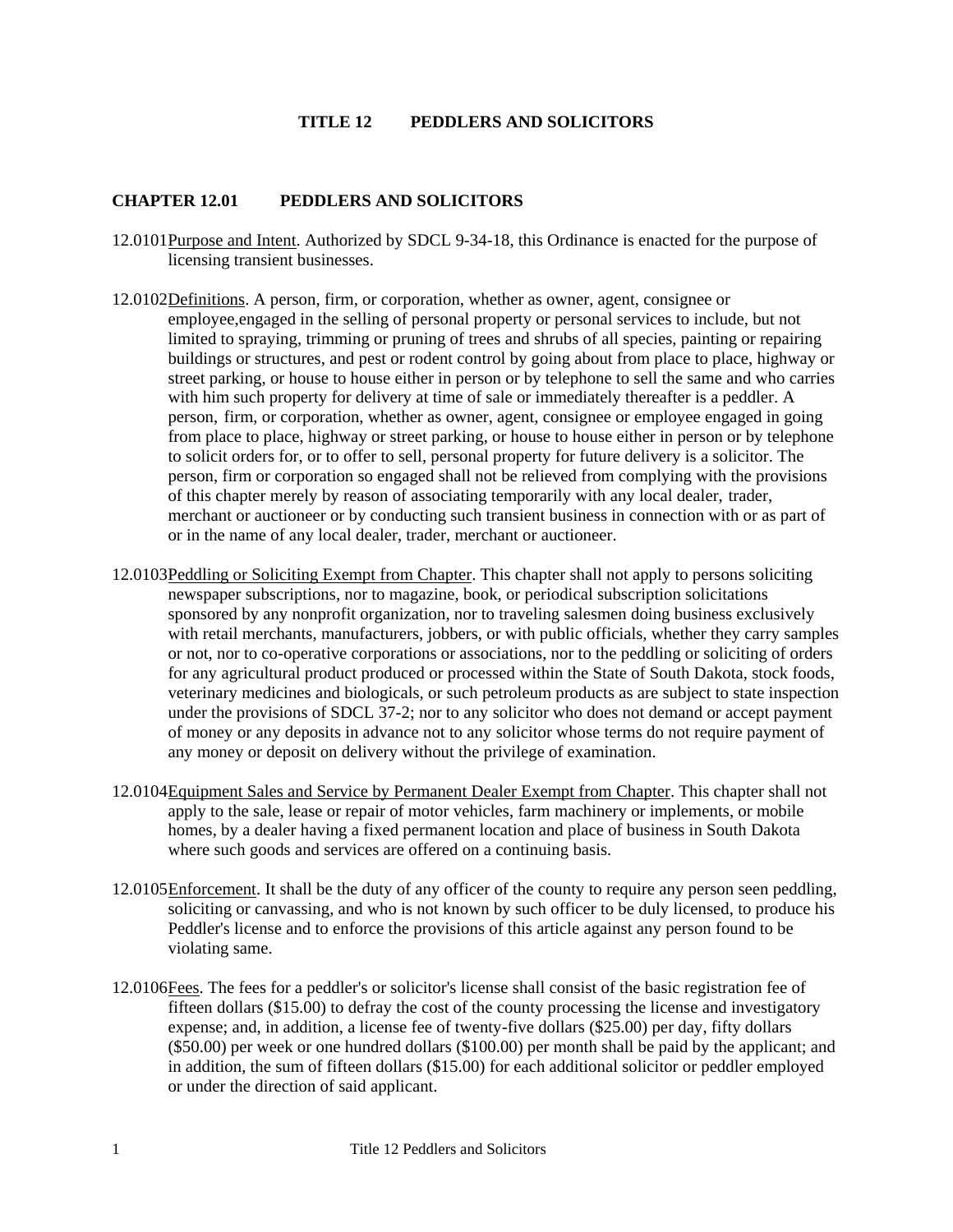12.0107 Application. After payment of the requisite license fees to the county auditor, any person desiring to obtain a license under the provisions of this chapter shall make and file with the County Auditor a sworn application in writing in duplicate on a form furnished by the County Auditor, which shall give the following information:

(a) Name and description of applicant.

(b) Address (legal and local).

(c) A brief description of the nature of the business and how the business will be operated.

(d) If employed, the name and address of the employer, together with credentials establishing the exact relationship.

(e) The length of time for which the right to do business is desired.

(f) If a vehicle is to be used, a description of the same, together with the license number or other means of identification.

(g) Names of other towns or cities in the state where the applicant has had a similar license in the past year.

(h) A statement as to whether or not the applicant has been convicted of any federal, state, or municipal law, the nature of the offense, the punishment or penalty assessed, the name of the court and the town or city.

- 12.0108 Service of Process. Before any license shall be issued, there shall be filed with the County Auditor an instrument in writing, signed by the applicant under oath, nominating and appointing the County Auditor his true and lawful agent, with full power and authority to acknowledge service of notice of process for and on behalf of the applicant, and service of summons in any action brought upon by the bond shall be deemed made when served upon the County Auditor. Immediately upon service of process upon the County Auditor as provided herein, the County Auditor shall send to the licensee at his last known address by registered mail a copy of said process.
- 12.0109 Bond. Before any license shall be issued under this chapter, every applicant not a resident of this county, who represents a firm whose principal place of business is located outside the state shall file with the County Auditor a surety bond, running to the county the amount of one thousand dollars (\$1,000) with surety acceptable to and approved by the county commissioners, conditioned that the applicant shall comply fully with all the provisions of the ordinances of the county and all the statutes of the state regulating and concerning the business of a transient merchant, itinerant merchant, nonresident auctioneer, solicitor or canvasser and guaranteeing to any citizen of Brown County that all money paid as a down payment will be accounted for and applied according to the representations made, and further, guaranteeing to any citizen of the city doing business with such licensee that the property purchased will be delivered according to the representation of the licensee, that all merchandise sold and delivered shall be as represented and that he will refund any money or deposit on any merchandise which is not as represented. Action on such bond may be brought in the name of the county to the use or benefit of the aggrieved person.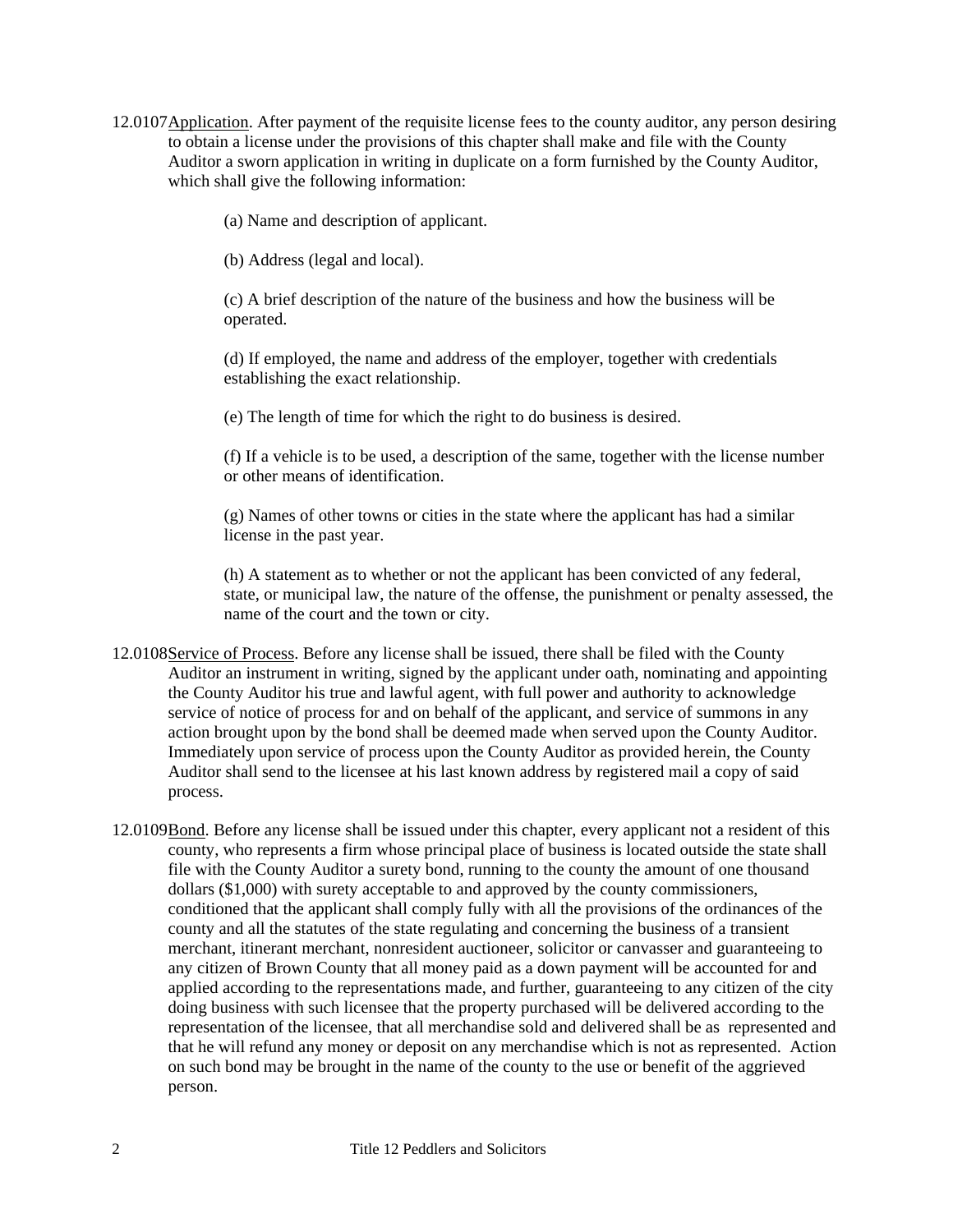- 12.0110 Investigation. Before issuing a license under this article to any person applying, the County Auditor shall refer the application to the County Sheriff, who shall make such investigation of the applicant's moral character and business responsibility as he deems necessary for the protection of the public good, including the inquiry of the Federal Bureau of Investigation and the investigation division of the Office of Attorney General of the State of South Dakota; except in the event the applicant has received a like license from the county within one year past, the licensing authority may waive this requirement. The County Sheriff shall make the investigation within a reasonable time and shall certify to the licensing authority whether or not the moral character and business responsibility of the applicant are satisfactory. The expense of this investigation shall be paid out of the registration fee for such license as provided for in this chapter.
- 12.0111 Issuance. The Board of County Commissioners shall issue any license issued under the provisions of this chapter, and shall have discretion whether or not to grant the license after considering the showing on applicant's behalf and after making the investigation it deems necessary.
- 12.0112 Exhibition. Any person licensed under this article is required to exhibit his license at the request of any person who may deal with the licensee.
- 12.0113 Suspension. Upon complaint being made to the Board of County Commissioners of any of the grounds for revocation set forth in section 12.0114, and upon its determination that the health, welfare, and safety of the citizens of the county requires it; the commission may order immediate suspension of the license and the licensee shall not engage in the business authorized by the license, pending a hearing and decision by the Board of County Commissioners as provided in section 12.0114.
- 12.0114 Cause for Revocation. License issued under the provisions of this article may be revoked by the County Board of Commissioners after notice and hearing for any of the following causes:

(a) Fraud, misrepresentation, or false statement contained in the application for license.

 (b) Fraud, misrepresentation, or false statement made in the course of carrying on the business under the license.

- (c) Any violation of this chapter.
- (d) Conviction of any felony or of a misdemeanor involving moral turpitude.

(e) Conducting the business in an unlawful manner or in such a manner as to constitute a breach of the peace or to constitute a menace to the health, safety, or general welfare of the public.

- 12.0115 Notice of Hearing. Notice of the hearing for revocation of a license under this chapter shall be given in writing, setting forth specifically the grounds of complaint and the time and place of the hearing. Such notice shall be mailed, postage prepaid, to the licensee at his last known address at least five (5) days prior to the date set for the hearing.
- 12.0116 Expiration. Licenses shall expire on the date specified in such license.
- 12.0117 Renewal. In the event any licensee under this chapter desires to continue the business authorized under the license after the expiration date of such license, a new application shall be filed and the same procedure followed as for the initial license.